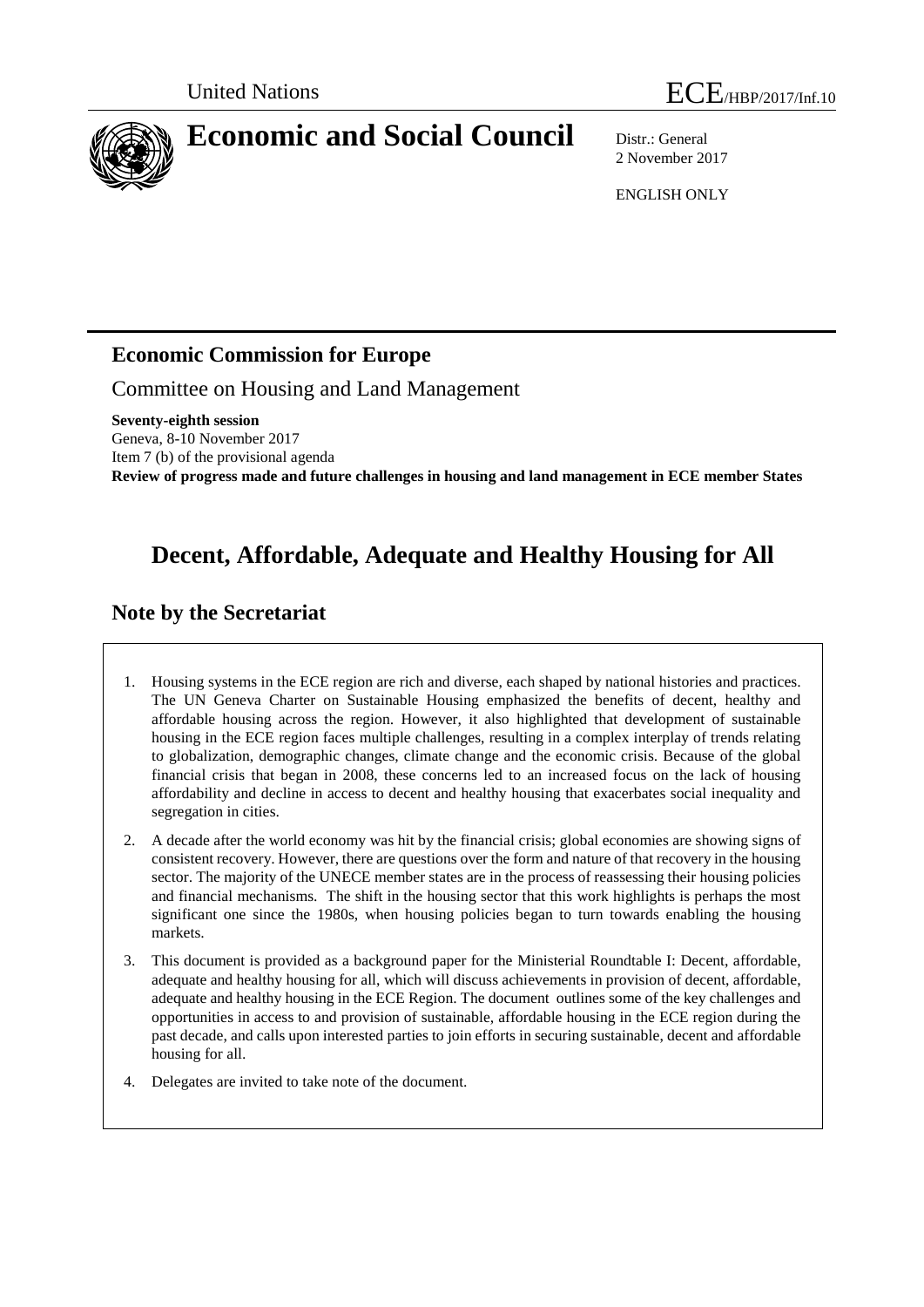#### **Acknowledgement**

The author of this document is Dr. Orna Rosenfeld, Adjunct Professor of Sciences Po in Paris, France. Ms. Gulnara Roll, Secretary of the ECE Committee on Housing and Land Management and Head of the Housing and Land Management Unit, ECE Division of Forests, Land and Housing, reviewed the document for accuracy.

#### **Disclaimer**

The views and opinions expressed in the paper are those of the author and do not necessarily reflect the official policy or position of the secretariat of the United Nations Economic Commission for Europe.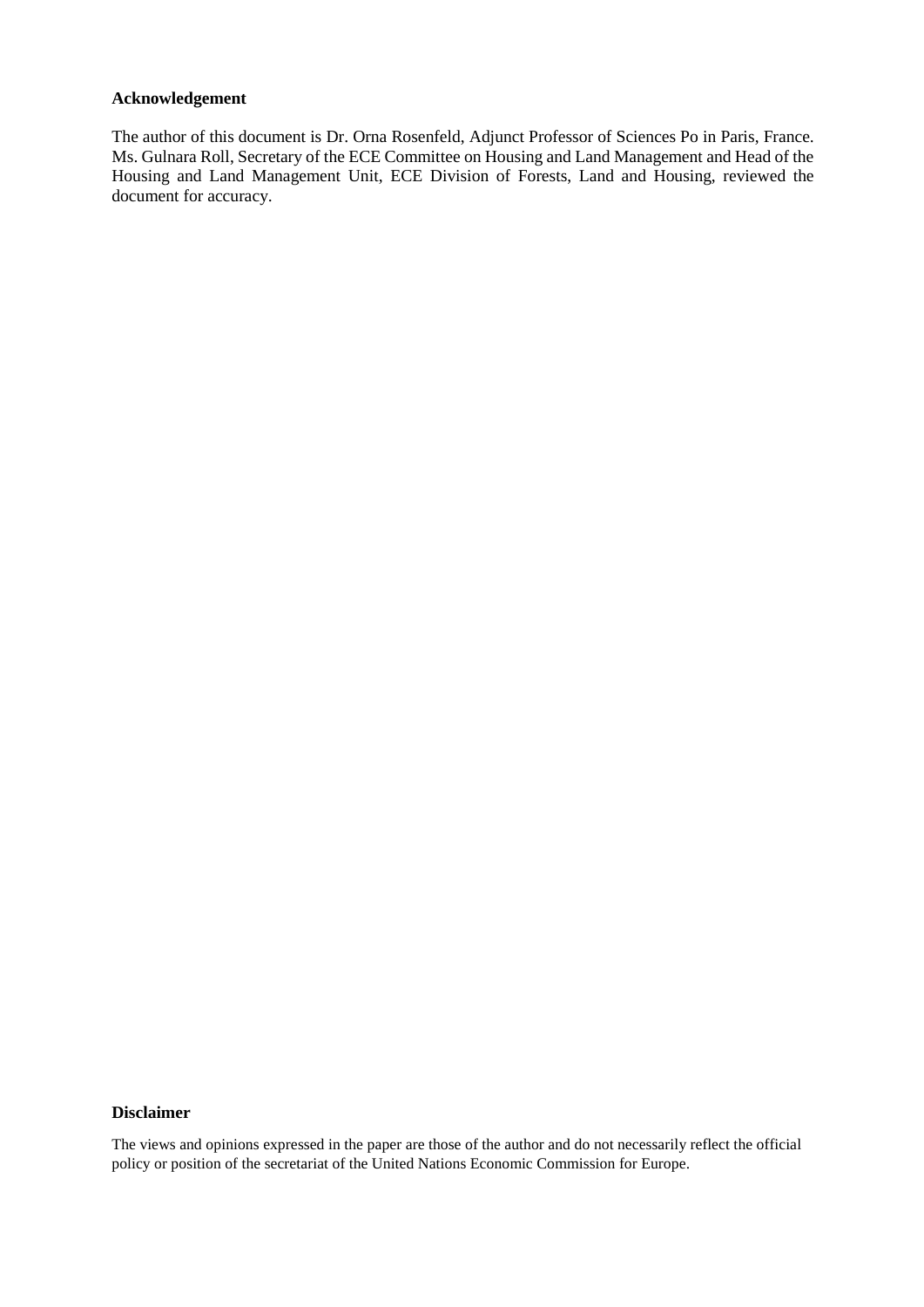#### **Table of contents**

#### <span id="page-2-0"></span>**Housing need and fragmentation of the housing markets**

In 2016, the first signs of a broad and stable global economic recovery were reported. According to the World Bank, this global growth was envisaged as strengthening in 2017 due to favourable global financing conditions and stabilizing commodity prices, among other important issues.<sup>[1](#page-2-1)</sup> However, the International Monetary Fund cautions that 'structural impediments to a stronger recovery and a balance of risks that remains tilted to the downside, especially over the medium term, remain important challenges'. [2](#page-2-2) In line with its focus and overall purpose, this paper highlights housing as one of these impediments.

Depending on the exact definition used, 'housing'<sup>[3](#page-2-3)</sup> is usually the largest item of household expenditure, and one that is steadily increasing. In 201[5](#page-2-5), an  $ECE<sup>4</sup>$  $ECE<sup>4</sup>$  $ECE<sup>4</sup>$  study highlighted that at least 100 million<sup>5</sup> lowand middle-income people in the ECE region spend more than 40% of their disposable income on housing. Significantly, the challenges that were observed prior to the GFC and in its aftermath, seem to be exacerbated. In 2017, the number of housing cost overburdened people in the European Union alone surpassed 80 million.<sup>[6](#page-2-6)</sup> Where administered, social housing waiting lists have reached historic highs, and homelessness has increased markedly and continues to rise.

The emerging evidence suggests that the recovery of commodity prices in general and housing in particular are not widely shared.<sup>[7](#page-2-7)</sup> Firstly, housing prices are recovering faster than local earnings.<sup>[8](#page-2-8)</sup> In cities with high housing demand, prices are rising too steeply, and consumers and businesses are buying at a rate that exceeds an economy's underlying ability to produce housing goods. [9](#page-2-9) Secondly, employment sustainability is increasingly uncertain, making access to owner occupation more difficult.

Eurostat. 2017. *Housing Statistics*. Eurostat [Online].

<span id="page-2-3"></span><span id="page-2-2"></span>

<span id="page-2-1"></span><sup>&</sup>lt;sup>1</sup> The World Bank. 2017. *Global Economic Prospects: a Fragile Recovery*, Washington DC, The World Bank.<br><sup>2</sup> IMF. 2017. *World Economic Outlook*, Washington DC, IMF.<br><sup>3</sup> Under 'housing costs' we include mortgage or rent countries.

<span id="page-2-4"></span><sup>4</sup> UNECE. 2015. *Social Housing in the UNECE Region: Models, Trends and Challenges*, Geneva, United Nations Economic Commission for Europe.

<span id="page-2-5"></span><sup>5</sup> The estimates were conservative and based on available data from the UNECE member states from 2012 to 2014.

<span id="page-2-6"></span><sup>6</sup> The data are from 2015; please note that the statistical measurements were refined. Therefore, the increase cannot be attributed solely to the quantitative increase of the housing cost overburden.

<span id="page-2-7"></span> $<sup>7</sup>$  The framework of this paper does not allow for a comprehensive review; therefore, we note a number of carefully selected</sup> issues.

<span id="page-2-8"></span><sup>8</sup> OECD. 2017. *Affordable Housing Database*. OECD [Online].

<span id="page-2-9"></span><sup>&</sup>lt;sup>9</sup> The differences between countries are noted. While constraints on housing provision are noted (i.e. available land, planning system, migration etc.) the demand in heated markets often surpasses that of the local population and opens the 'demand' for available property to the international level (see next sections).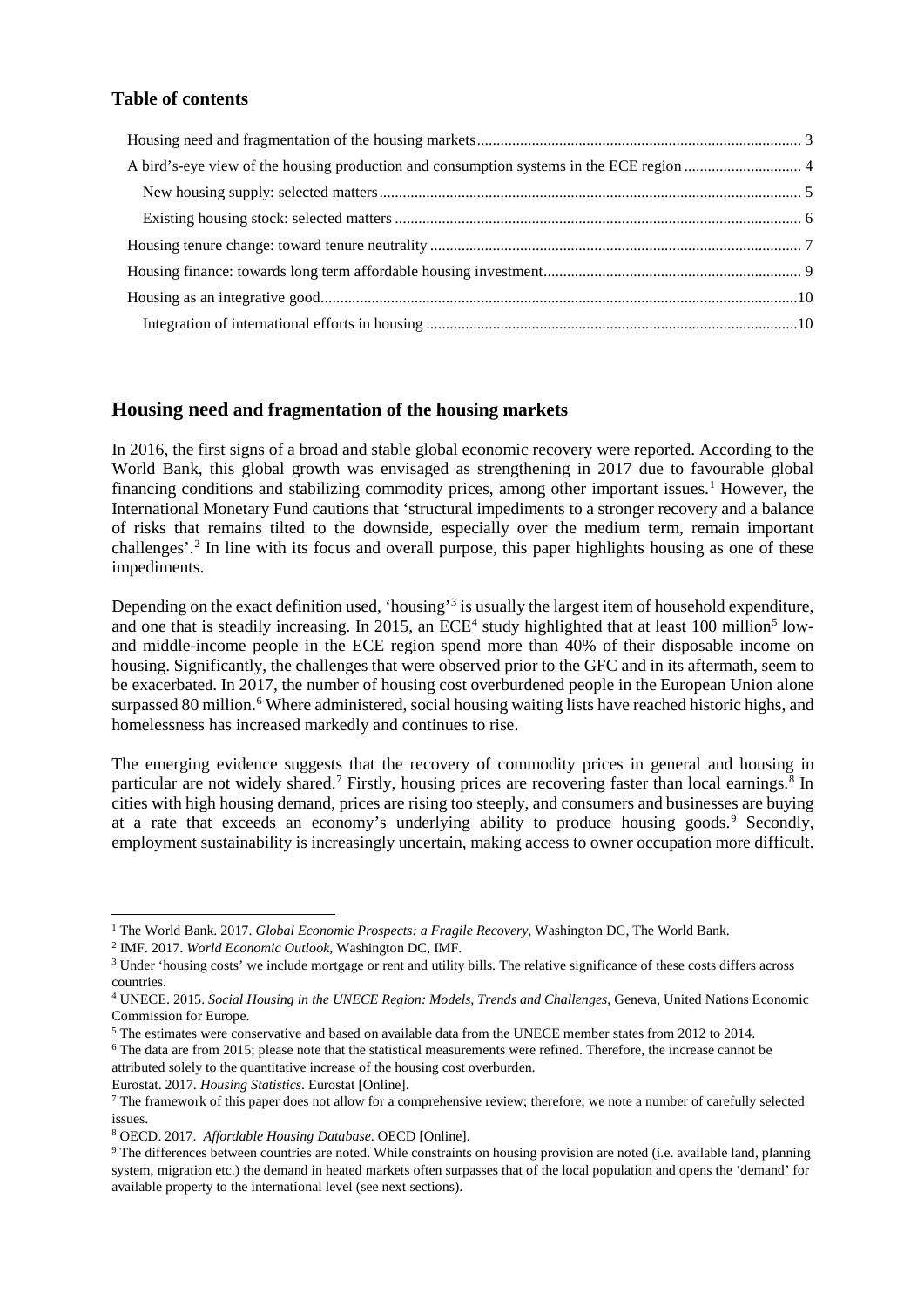For instance, over half of all jobs created since 1995 in industrialized countries were either part-time or short contracts,  $10$  with a declining share of income reaching the workforce.  $11$ 

Since the global financial crisis, housing need has not only increased, it has also diversified. There is a continuing need with regard to the ageing population, young adolescents, key workers and middleincome households, vulnerable and special groups (e.g. disabled, homeless), as well as the low-income and no-income population. The recent migration crisis seems to have exacerbated the situation, especially in arrival cities. The lack of housing affordability continues to increase housing need beyond market options.

Lack of housing affordability is a critical matter. It has been recognized that inequalities in education, health, employment and earnings all combine, resulting in significant differences in lifetime earnings across different population groups.<sup>[12](#page-3-3)</sup> However, what has not been sufficiently acknowledged is that high housing costs exacerbate these differences, and may permanently impede social mobility. Moreover, they translate these differences into the built environment, resulting in spatial segregation. Some cities have been especially successful in tackling segregation through dedicated mixed-income initiatives and provision of affordable housing in conjunction with commercial stock. However, the global financial crisis has changed the way in which housing systems operate, and has introduced new (or intensified past) trends.

Clearly, housing need differs between countries and within them. However, the movement of the population to large cities and metropolitan areas has resulted in some areas experiencing high housing demand, whereas others quite low. This means that shortages of housing in one city may be accompanied by empty properties in another. The presence of low (so-called 'shrinking areas') and high housing demand areas (so-called 'pressure zones' or 'heated markets') highlights the complexity of housing need, as well as the diverse nature of such a need within cities and within individual countries' housing markets.

The presence of the high- and low-demand housing areas poses challenging questions about the limits of urban planning, housing production and nature of consumption. It implies a requirement for sophisticated policies that are both responsive to the dynamic of local markets and relevant to those in need. Cities play a key role in this process. The next sections explore some of the key issues that may have policy implications.

### <span id="page-3-0"></span>**A bird's-eye view of the housing production and consumption systems in the UNECE region**

The majority of ECE countries are highly urbanized. The existing housing stock is relatively old; available data indicate that the majority were built between 1950s and 1980s.<sup>[13](#page-3-4)</sup> In its report to Habitat III,  $ECE<sup>14</sup>$  $ECE<sup>14</sup>$  $ECE<sup>14</sup>$  noted that urbanization and population growth will remain relatively low in comparison to other world regions in the coming decades. The countries have high per capita housing ratios. In comparison to existing stock and other world regions, only a small percentage of future housing stock in cities is expected to be newly built.

However, the national averages mask the differences between countries and within them. ECE has shown that there is a sizable shortfall in net housing supply as a result of the global financial crisis, and also due to a longer-term trend of inadequate supply. This shortage is felt most strongly in major cities that are also the key contributors of national GDPs. The quality of housing stock varies between

<span id="page-3-5"></span>*UNECE Region*. Geneva, United Nations Economic Commission for Europe. 14 UNECE. 2016. (ibid.)

<span id="page-3-1"></span><sup>&</sup>lt;sup>10</sup> Enforced self-employment, temporary and part-time jobs over the past two decades have been key factors behind the rise in inequality in the world's industrialized countries, according to the OECD.

<span id="page-3-2"></span><sup>11</sup> IMF. 2017. (ibid)

<span id="page-3-3"></span><sup>12</sup> OECD. 2017. *Preventing Ageing Unequally*. Paris, OECD Press.

<span id="page-3-4"></span><sup>13</sup> For more information see: UNECE. 2016. *Habitat III Regional Report on Housing and Urban Development for the*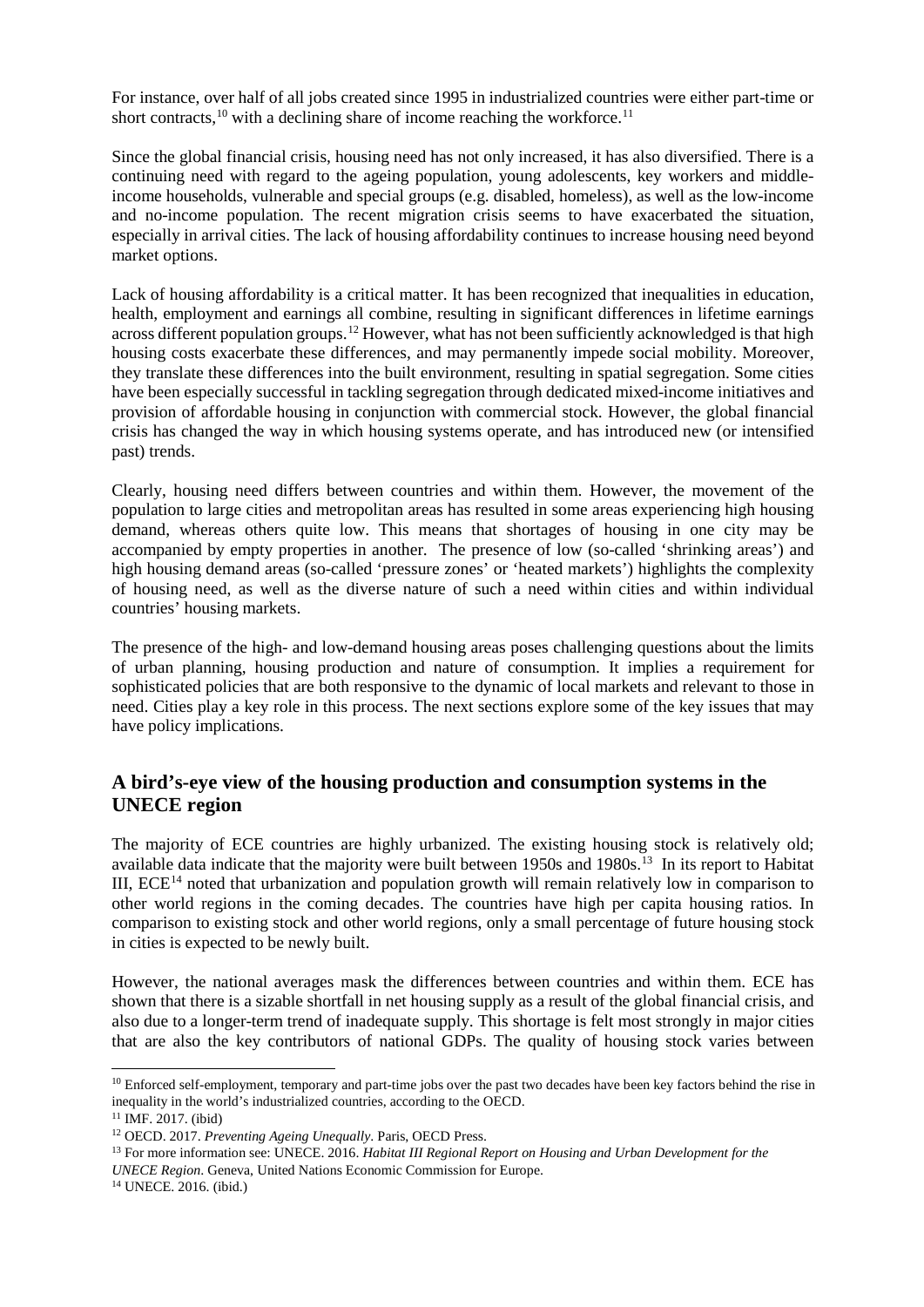countries and within them, with two predominant concerns: adequate energy efficiency of new and existing stock and maintenance of existing stock. As national and international initiatives are geared strongly to address these issues, it is deemed important to note selected key trends that have evolved over the past decade.

#### <span id="page-4-0"></span>*New housing supply*

In 2015, ECE reported that lack of housing overall, but of social and affordable housing in particular, is one of the key challenges facing the ECE member states. [15](#page-4-1) As sustained action is taken to increase supply across housing tenures, in order to both respond to housing need and level the housing price fluctuation in the owner-occupied market, selected emerging trends are worth noting.<sup>[16](#page-4-2)</sup>

Housing shortages, while significant, is absolute in very few countries.<sup>[17](#page-4-3)</sup> They are often localized, and associated with a particular scarcity of specific housing types, tenures, locations and qualities, rather than with an absolute national shortage in general terms. Housing shortages are most often present in capital, global cities and/or large metropolitan areas that attract population for employment opportunities, among other prospects. The increased demand and constrained supply of housing in these areas have been related to housing prices outstripping local incomes.

However, a decade after the start of the global financial crisis that has fundamentally challenged the operation of housing systems, it is worth reflecting on supply demand paradigm. In major cities, the global financial crisis introduced new sources of demand, new actors and new behaviours. Significantly, in the last decade, it has become increasingly apparent that local housing supply (i.e. private rent and homes for purchase) in major cities may not reach the local population nor serve the local workforce. While acknowledging that a comprehensive examination is yet to be carried out, we note three selected trends:

- First, an increased use of the existing housing stock in popular tourist destinations for short lets. [18](#page-4-4) While the exact impact of these practices on housing prices should be examined in detail, there is an emerging concern among cities that the practice reduces the housing available for long-term private rent used by the local population.<sup>[19](#page-4-5)</sup>
- Second, foreign engagement in housing as an investment tool appears to have increased significantly.<sup>[20](#page-4-6)</sup> Available examples from global cities suggest that foreign investors can buy as much as  $70\%$  of new properties built annually<sup>[21](#page-4-7)</sup> with, at times, no interest in using them for housing.

<span id="page-4-1"></span> <sup>15</sup> UNECE. 2015. *Social Housing in the UNECE Region: Models, Trends and Challenges*. Geneva, United Nations Economic Commission for Europe.

<span id="page-4-2"></span><sup>&</sup>lt;sup>16</sup> It is highly recommended that the selected trends are further examined in detail, in order to provide solid evidence of the interplay between supply and demand and local housing prices, and the subsequent effect on the local population and workforce.

<span id="page-4-3"></span><sup>&</sup>lt;sup>17</sup> While there may be housing availability at a national level, census data at city level suggest that many capital and large cities experience housing shortages and overcrowding, with a lack of social and affordable housing provision, along with a need to diversify housing options and choice in a way that responds to emerging demographic trends.

<span id="page-4-4"></span><sup>&</sup>lt;sup>18</sup> While other platforms exist, Airbnb epitomizes the practice of short lets for tourists. Clearly, the practice should be considered in the light of individual owners who may have benefited from income in times of employment uncertainty. However, of greater concern is the deliberate mass purchase and rent of local properties exclusively as short lets.<br><sup>19</sup> For example, City of Lisbon, City of Amsterdam for the EU Urban Agenda Partnership for Housing.<br><sup>20</sup> Doling, J. 2016. 'Not for housing' housing and affordability: developments in

<span id="page-4-5"></span>

<span id="page-4-6"></span>presented to the ENHR working group on comparative housing. Delft University of Technology, Faculty of Architecture and the Built Environment, 10-11 November.

<span id="page-4-7"></span><sup>&</sup>lt;sup>21</sup> According to Knight Frank Global Real Estate Consultants, over 70% of new housing in central London was purchased by foreign owners in 2013.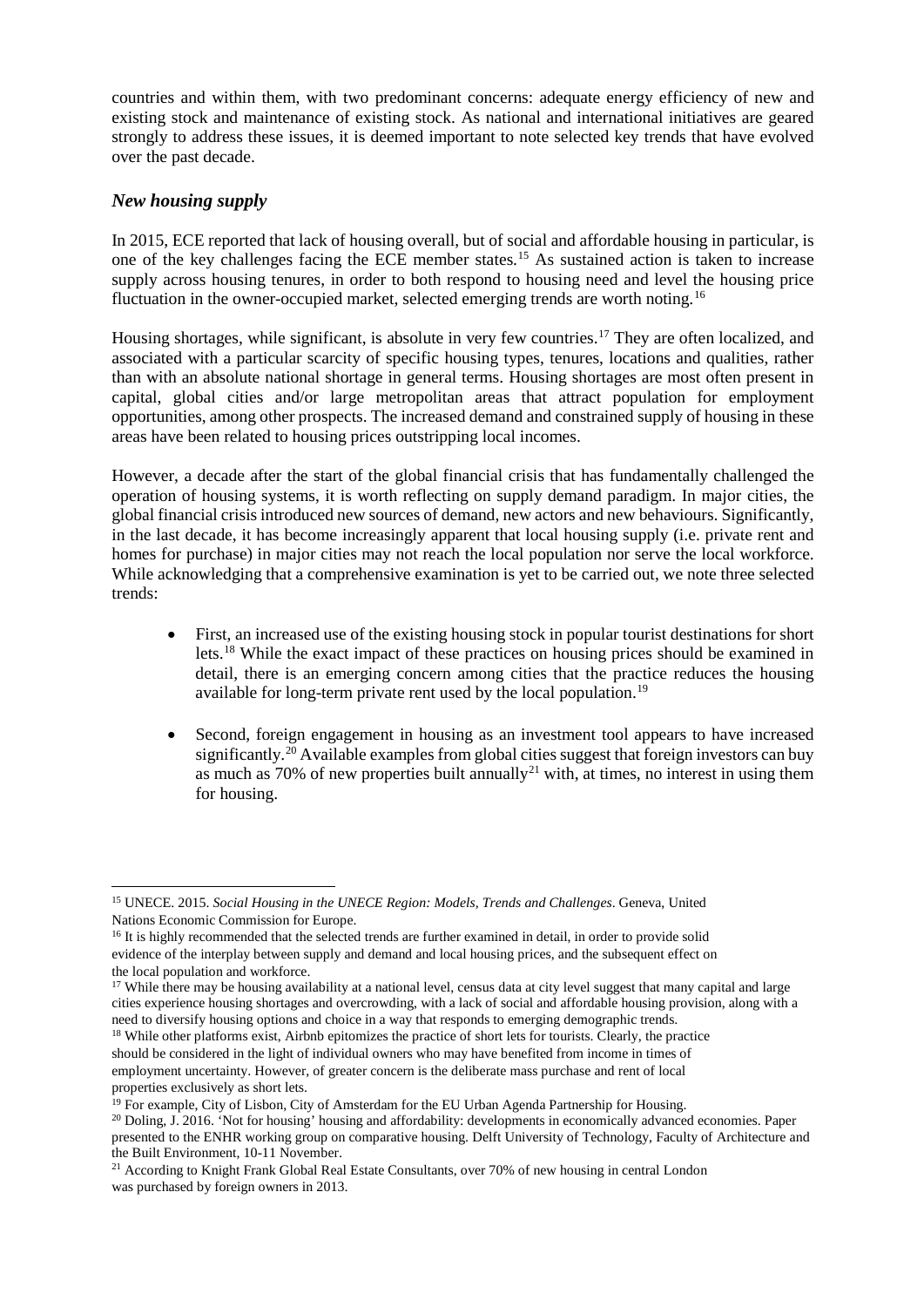• Third, in some countries speculative practices may also be linked with the deliberate avoidance of meeting tax obligations by not respecting planning and/or building permission rules, among other issues.<sup>[22](#page-5-1)</sup>

It is recommended that these issues be examined more closely.

The crucial policy significance of this situation is that when local housing markets put high cost pressure on or exclude the local workforce, potential efficiency savings for the regional and national economy are wasted. The increase in housing prices in the free market exacerbates the need for already limited social and affordable housing. In the first instance, local households may be pushed to peri-urban areas, forced into long commutes to reach their place of employment. Significantly, an increasing spatial mismatch of housing and employment may undercut the functional efficiency of urban planning and economy.<sup>[23](#page-5-2)</sup> Indeed, this issue is vital in cities, which are key contributors to the national GDP and have heated housing markets.

Structural housing shortages present a serious challenge that should be addressed as a matter of urgency. There remains a growing need for social housing, which is the only means of securing decent and affordable housing for those households who cannot afford to buy or rent in the market. Strategic local markets assessments are increasingly used in a number of countries, and seem to be a beneficial tool by which to identify the need for housing types, tenures, locations and qualities in various national locations and sub-markets. However, it is increasingly becoming apparent that new strategies are needed to ensure that the locally supplied housing units are used as 'housing'[24](#page-5-3) and are accessible to the local population and workforce, not only in terms of price but in terms of quantity. International strategies for addressing speculation long-term would be of great benefit and an important step for inter-regional collaboration.

#### <span id="page-5-0"></span>*Existing housing stock: selected issues*

ECE countries have high per capita housing ratios, and while new housing supply is needed in selected locations, it is expected to add a relatively small share to the existing housing stock. The rehabilitation and renewal of existing housing may, therefore, affect urban conditions and development as much or more than the construction of new residential areas (subject to precise location). In general terms, the quality of the housing stock in the ECE region is higher than others in the world.<sup>[25](#page-5-4)</sup> However, the quality of housing stock differs between countries and within them, with two predominant concerns: adequate energy efficiency of existing and new stock (across the whole region), and maintenance of existing stock.

The energy efficiency of existing housing is a twofold concern: (i) energy-inefficient housing is responsible for high carbon emissions (on average, 20−30 per cent of total emissions come from the residential sector); and (ii) energy-inefficient stock leads to increased energy consumption and requires more expenditure per household. Energy-inefficient housing, combined with higher energy prices, presents a critical challenge, causing low-income families to overspend on energy and, in extreme cases, fall into energy poverty.

The maintenance and renewal of existing stock are of concern, as the quality of housing stock has a direct effect on residents, and influences their health, productivity at work or school, and energy consumption, among other issues. Significantly, a lack of housing affordability pushes households into lower priced low-quality housing, which perpetuates the challenges related to social segregation. Investing in the maintenance and refurbishment of existing housing, and the setting of standards for new construction, are key to reducing housing-related energy demands and costs.

<span id="page-5-1"></span><sup>&</sup>lt;sup>22</sup> For more details, see: UNECE. 2016. *Informal Settlements in Countries with Economies in Transition in the UNECE Region*. Geneva, United Nations Economic Commission for Europe.

<span id="page-5-2"></span><sup>&</sup>lt;sup>23</sup> AHURI. 2016. *Housing Affordability and the Economy: a Review of Labour Market Impacts and Policy Issues.* [Online]. <sup>24</sup> Rather than short lets, second homes or pure investments (with no residential use).

<span id="page-5-4"></span><span id="page-5-3"></span><sup>25</sup> Section based on: UNECE. 2016. *Habitat III Regional Report on Housing and Urban Development for the UNECE Region*. Geneva, United Nations Economic Commission for Europe.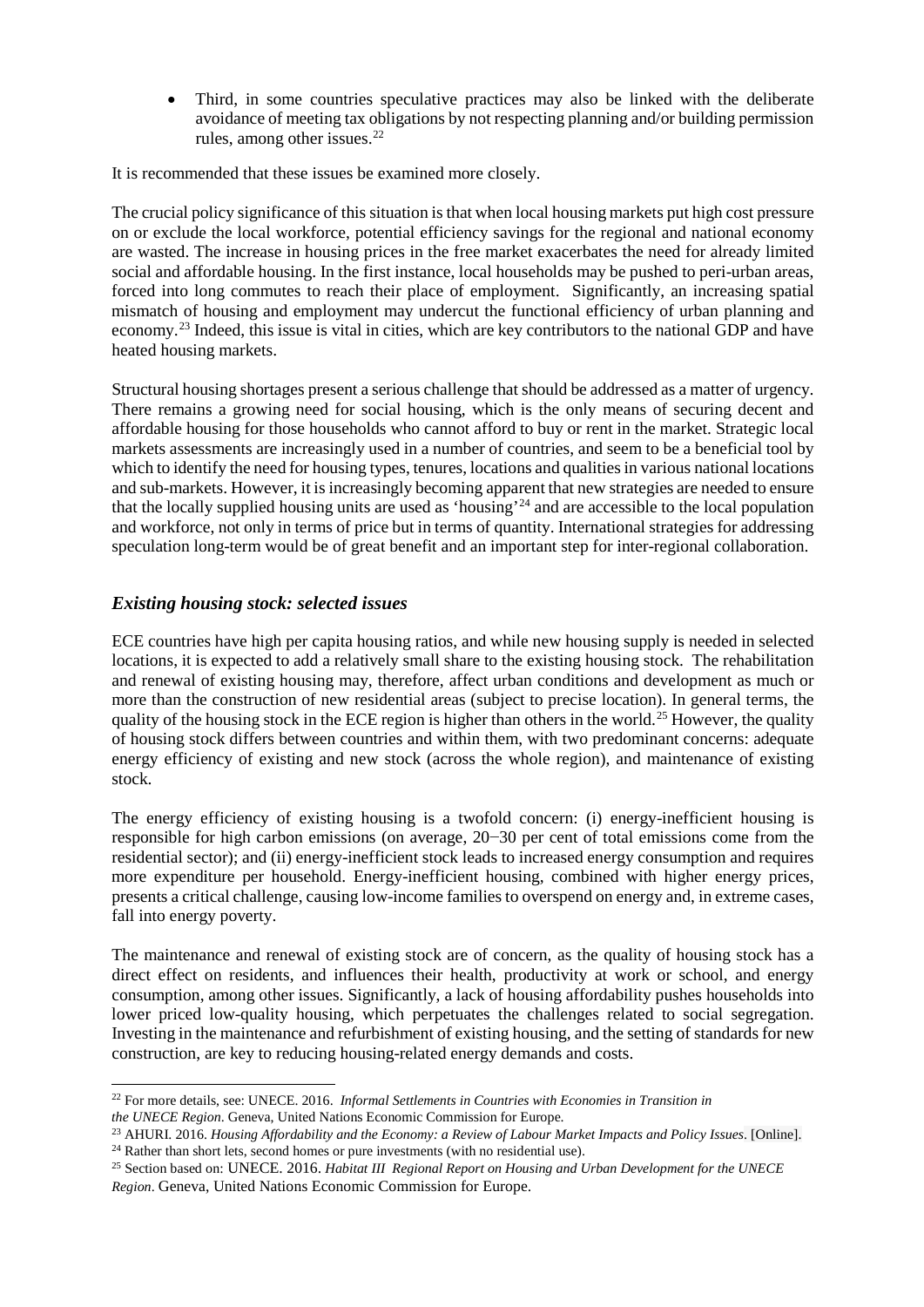Across the ECE region, there is growing interest in improving the quality of housing. Large-scale urban renewal initiatives are underway in a number of ECE countries, focusing on energy efficiency improvements and the rehabilitation of housing stock. The European Union has made particular progress in that regard, committing a significant part of its structural funds to increasing the energy efficiency of existing housing stock. There is a need in large-scale investments: an analysis of data for 16 countries/regions, covering 66% of the European total floor area, showed that over 97% of the building stock must be upgraded to comply with the  $2050$  EU decarbonisation vision<sup>26</sup>. Integrating health considerations into such urban and building rehabilitation projects is key to maximizing the attendant benefits of sustainable housing policies and climate change mitigation.

However, aspirational housing quality standards should be developed alongside ensuring the financial viability of housing schemes for housing providers operating on limited profit basis, and their affordability for existing residents. These measures would help to guarantee the successful implementation of future policies and ensure that those with low incomes could afford the improved housing.

#### <span id="page-6-0"></span>**Housing tenure change: toward tenure neutrality**

The housing systems in the ECE region are diverse; they include countries with the highest percentage of owner-occupation in the global North<sup>[27](#page-6-2)</sup> and those with highest share of social housing.<sup>[28](#page-6-3)</sup> However, they also share certain characteristics. The period between the 1980s and 2000s was characterized by almost unanimous support of homeownership. The social housing in the west of the ECE region was systematically reduced, while socialist public housing in the east was privatised during the same period. The financial crisis of 2008−2011 has changed the way housing systems operate, and has brought into stark relief the challenges inherent in promoting one tenure for all. At the dawn of the global financial crisis, social housing systems (where present) were confronted with an unprecedented demand at a time when they arguably held the lowest share of their respective national housing stock. In 2015, ECE<sup>[29](#page-6-4)</sup> reported that the need for social and rental housing had increased dramatically.

A decade after the start of the global financial crisis, a change in the relative importance of different tenures can be observed. [30](#page-6-5) While homeownership remains a dominant tenure overall, reduced availability of credit and increased job insecurity are making access to this tenure more difficult in Europe and North America. In the EECCA<sup>[31](#page-6-6)</sup> countries more generally, high mortgage interest rates continue to make the take-up of this tenure difficult for first-time buyers. An increased dependency on family inheritance and/or support to obtain homeownership can be observed in both the eastern and western frontiers of the ECE region.

The private rental sector has undergone a rapid period of growth, especially in key cities in the UNECE region. Such a change in tenure has widespread implications, not least for matters of regulation that are evolving both in the east and west of the UNECE region.<sup>[32](#page-6-7)</sup> Bearing in mind the differences between countries, issues related to tenure security, standards and quality should be noted. Despite the debate on the role of the private rental sector, there has been limited evaluation of what it implies for the future of the housing sectors in the medium and long term.

<span id="page-6-1"></span> <sup>26</sup> http://bpie.eu/publication/97-of-buildings-in-the-eu-need-to-be-upgraded/

<span id="page-6-2"></span> $27$  Albania has the highest owner occupation rate in the global North, trending at 100%.

<span id="page-6-4"></span><span id="page-6-3"></span><sup>28</sup> With approximately 30% of stock, the Netherlands has the highest share of social housing in the UNECE region. 29 UNECE. 2015. *Social Housing in the UNECE Region: Models, Trends and Challenges*. Geneva, UNECE.

<span id="page-6-5"></span><sup>30</sup> Poggio, T. and Whitehead, C. 2017. *Social housing in Europe: Legacies, New Trends and the Crisis.* Critical Housing Analysis [Online].

<span id="page-6-7"></span><span id="page-6-6"></span><sup>&</sup>lt;sup>31</sup> EECCA: Eastern Europe, Caucasus and Central Asia.  $\frac{32}{10}$  and  $\frac{32}{10}$  and  $\frac{32}{10}$  as ituation  $\frac{32}{10}$  and  $\frac{32}{10}$  are sector is a part of the grey economy, a situation that exacerbates the challenges related to tenure security and the regulation of standards and quality.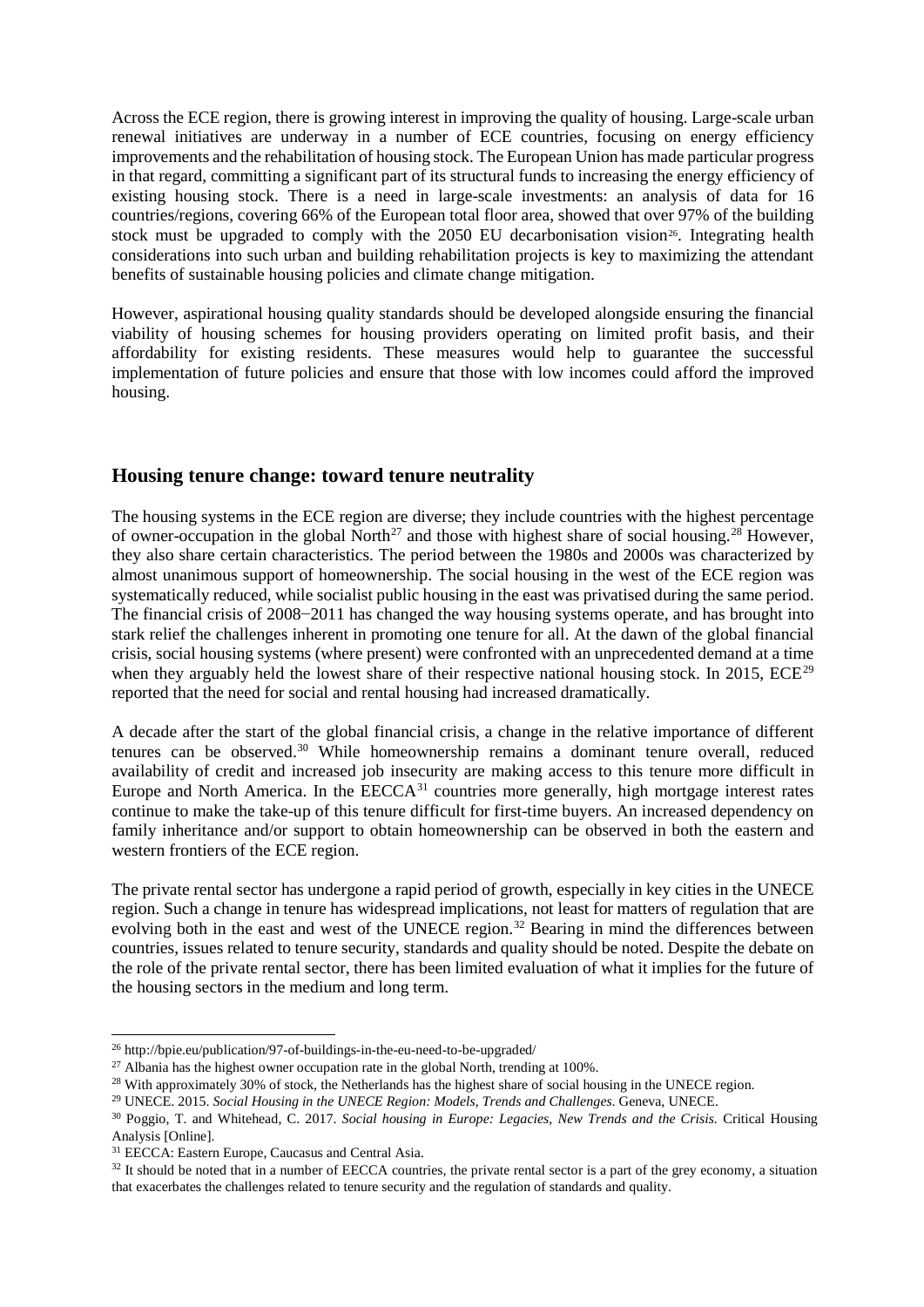In the past decade, a significant effort has been made both in the east and west of the ECE region to increase social housing provision, either through the design of new policies or by financing social housing schemes as an immediate response to the crisis. However, the 'residualization' of social housing reported prior to and at the time of the global financial crisis is continuing.<sup>[33](#page-7-0)</sup> The available housing often serves the needs of an increased number of vulnerable and disadvantaged populations. In this context, the challenges related to the 'trade-off between targeting and keeping a social mix'[34](#page-7-1) have been reported by cities, housing providers<sup>[35](#page-7-2)</sup> and the academic community.

One of the key trends to note is the emergence and continued development of the various types of affordable housing tenures beyond social housing. While the term is open to different interpretations, it generally embraces various types of rental housing costing less than standard market rates, but more than social housing, shared ownership and other types of affordable tenures, such as cooperative and collaborative housing. The emergence of these tenures has come as the result of two key trends: first, is the decrease in funding and support of traditional social housing schemes and, second, is the increase in affordable housing need among households with low and medium incomes.

It is important to underline, however, that the reported national and pan-regional housing tenure trends mask the reality at the city and local levels. While homeownership is a dominant tenure across the region and on the national level in the majority of ECE member states, data at the city level present a different trend. In centres of economic growth, private rent is the dominant tenure, [36](#page-7-3) housing affordability more pronounced and home ownership in proximity to employment a challenge even for middle class households.

This brief overview of emerging tenure trends suggests that questions about the relative importance of housing tenures are being posed anew. It remains crucial that changes benefit those with the lowest incomes while also serving new, emerging groups in need, such as the elderly, young or middle-income families. There is an increased interest in a tenure-neutral approach that encourages housing provision along the 'housing continuum' (see **Figure 1** below). The term 'housing continuum' refers to a range of housing tenures and options from emergency shelters to social, affordable and market housing. It signifies the importance of a diverse portfolio of housing options and affordable housing choices, which are needed to respond to diverse housing needs, and promote social mobility at different stages of households' housing trajectories.

<span id="page-7-0"></span><sup>&</sup>lt;sup>33</sup> Social housing remains increasingly residual, either in terms of policy definition or policy outcome. UNECE (2015) highlights that there are three overall social housing models: universalist (dedicated to all population), general or targeted (allocating to population under a defined income threshold) and residual (allocating only to no/low income, vulnerable and disadvantaged

<span id="page-7-1"></span><sup>&</sup>lt;sup>34</sup> Poggio, T. and Whitehead, C. 2017. *(Ibid.)* 

<span id="page-7-2"></span><sup>&</sup>lt;sup>35</sup> The EU Urban Agenda Partnership for Housing is one of the 12 partnerships entrusted with the

<span id="page-7-3"></span>implementation of the EU Urban Agenda and, by extension, the New Urban Agenda.<br><sup>36</sup> For example, in Brussels, some 57% of homes are rented, while the national statistics for Belgium as a whole show over 68% home ownership. Germany has 58% of privately-owned properties at the national level, but Berlin and Hamburg have 86% and 80% of properties in the rental sector, respectively. Perhaps the most striking contrast between the national and city levels is in the USA, with 65% of home ownership at the national level. However, in New York, the rental sector is the predominant tenure at 65%, echoed in Los Angeles and San Francisco with 62% (Source: International Union of Tenants).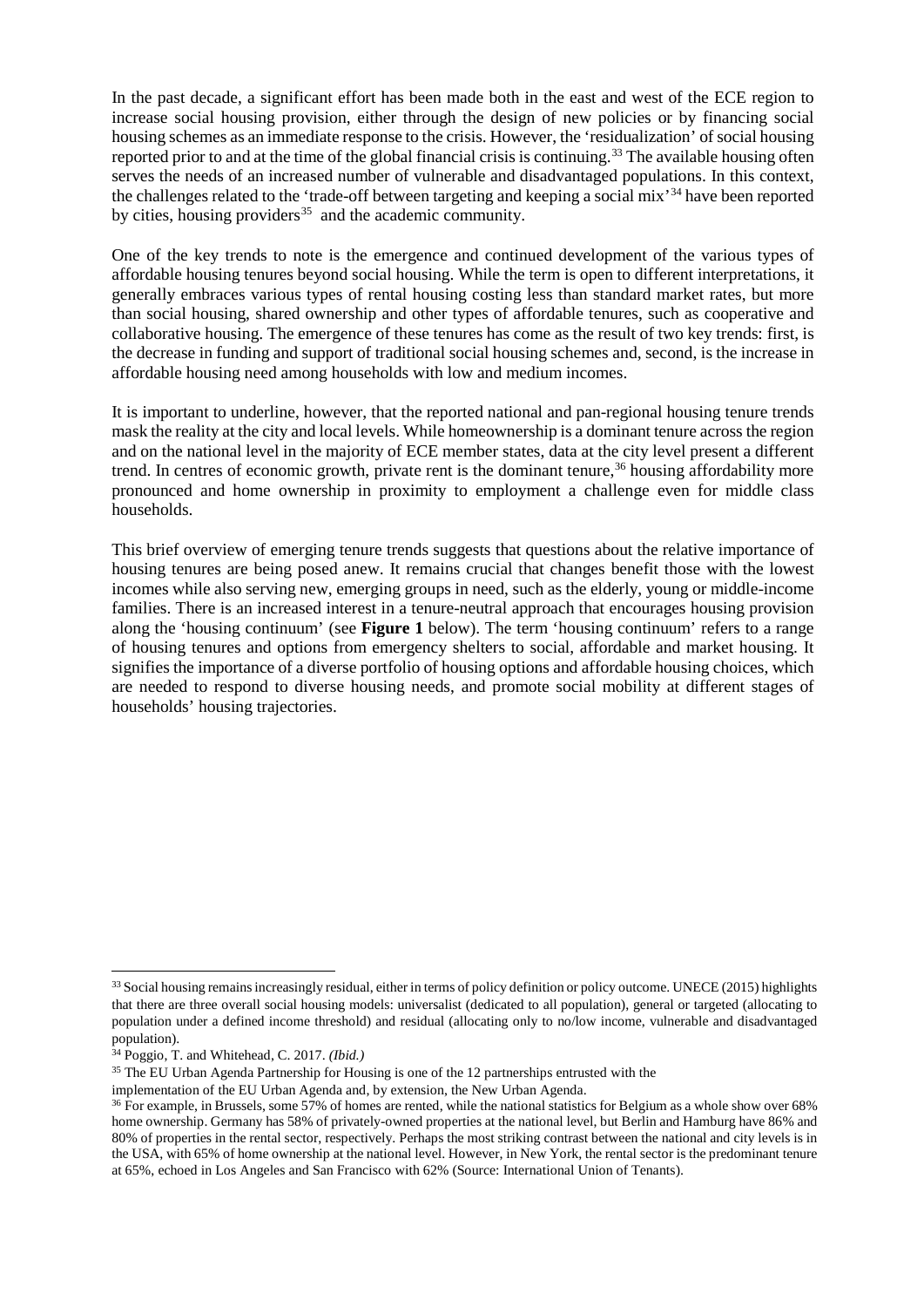#### **Housing Continuum A**ffordable **Affordal** Market Market<br>Homeownershin Transitional<br>Housing Social Emergency<br>Shelters Ho housing Housing Affordable housing Market housing **Emergency** housing **Short term housing** Medium to long to term housing

#### <span id="page-8-0"></span>**Figure 1. The Housing Continuum.** *Source:* Author*.* **Housing finance: towards long term affordable housing investment**

In 2015, an ECE study<sup>[37](#page-8-1)</sup> highlighted that there is a willingness to provide more social and affordable housing in the majority of ECE member states. However, there is less certainty about the future of funding that supports such developments. Limited funding makes the implementation of new and existing policies challenging. In the immediate aftermath of the global financial crisis, a number of North American and European countries responded by increasing public expenditure on social housing. However, following an initial phase of significant investment, housing budgets were significantly reduced in a number of countries. [38](#page-8-2)

Housing finance systems differ considerably across countries and along a number of dimensions.<sup>[39](#page-8-3)</sup> However, securing future funding and finance for public infrastructure and the social housing sector is one of the key challenges in the ECE region. The public investment levels in Europe and elsewhere are lower than the immediate post-global financial crisis peaks in 2009.<sup>[40](#page-8-4)</sup> In the past decade, there has been little change in social housing finance. With a few exceptions, social housing providers have to cope with less public funding and rely more on private finance.<sup>[41](#page-8-5)</sup>

However, government participation in the housing sector often goes far beyond social housing. Governments also use a range of other mechanisms related to home ownership, private rental and, increasingly, affordable housing tenures to benefit a range of beneficiaries, depending on national and local priorities. The support and incentives to enter owner-occupation seem to continue, in an effort to lift the economy and to prevent the observed decline in homeownership in a number of countries $42$ . There is a lack of long-term consensus about private rental in the housing system and, implicitly, its degree of public funding. [43](#page-8-7)

As cities play an increasing role in the design and implementation of housing policies, a number of long established, tried and tested financing methods exist for local governments to fund the needed public infrastructure (taxes, central government transfers, borrowing from financial markets, bonds, PPPs).

<span id="page-8-1"></span><sup>&</sup>lt;sup>37</sup> UNECE. 2015. Social Housing in the UNECE Region: Models Trends and Challenges. Geneva, UNECE.<br><sup>38</sup> Ibid.

<span id="page-8-3"></span><span id="page-8-2"></span><sup>&</sup>lt;sup>39</sup> This includes, for instance, product diversity, type of lender, mortgage funding and the degree of government participation. While general trends can be observed, it must be stressed that the challenges to the finance and funding of the sector differ between countries.

<span id="page-8-4"></span><sup>&</sup>lt;sup>40</sup> While there is no full public investment recovery expected in the foreseeable future, given the diversity of the UNECE region, it should be noted that some countries have fared better, seeing government investment recover to pre-recession levels. For more details see: CEB. 2017. Investing in Public Infrastructure in Europe: A Local Economy Perspective. Paris,

CEB.<br><sup>41</sup> Housing Europe. 2017. State of Housing in the EU 2017. Brussels, Housing Europe.

<span id="page-8-6"></span><span id="page-8-5"></span><sup>&</sup>lt;sup>42</sup> Poggio, T. and Whitehead, C. 2017. *Social housing in Europe: Legacies, New Trends and the Crisis. Critical Housing Analysis*. [Online]

<sup>43</sup> Gibb, K and Hayton J. 2017. *Overcoming Obstacles to the Funding and Delivery*

<span id="page-8-7"></span>*of Affordable Housing Supply in European Cities*; a research report prepared for the EU Urban Agenda Partnership for Housing (Available upon request from the European Commission).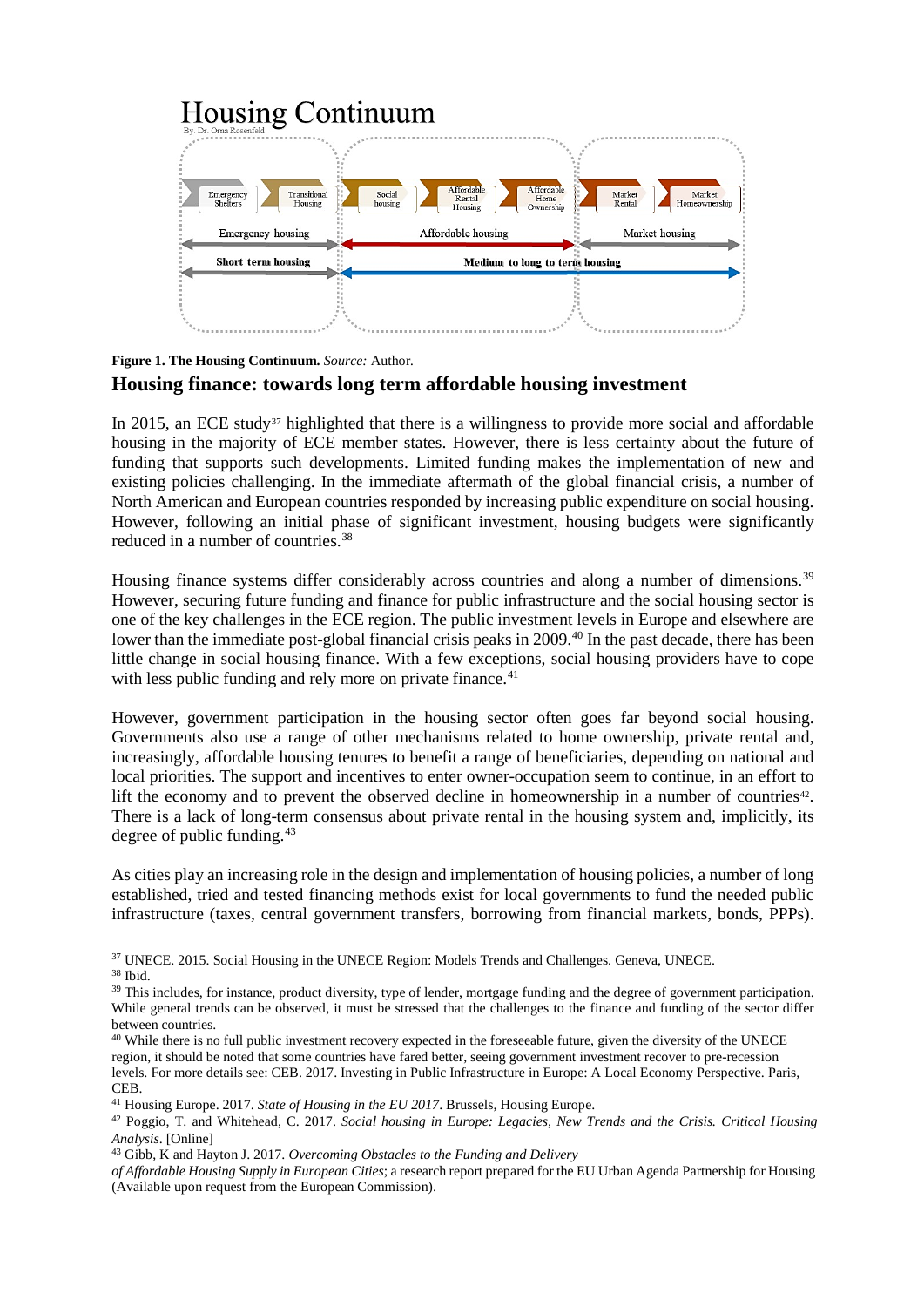Although they are still the first port of call for local governments, they have come under great pressure in the wake of recent financial crisis<sup>[44](#page-9-2)</sup>. The cities indicate a need for financial mechanisms that are better adapted to their circumstances.

The overall trend in the ECE region shows an increased attention to the reassessment of current housing finance mechanisms for cost-effectiveness. There is heightened interest in state guarantees, combining public and private funds creatively, and examining new funding and financial arrangements that are more suited to current and future housing market trends. Long-term low-risk financing models for housing supply and renewal are highlighted as key by cities and housing providers.<sup>[45](#page-9-3)</sup> 'Social impact investment['46](#page-9-4) should be noted as one of the fastest growing strategies in the countries with mature social housing systems. However, the challenges related to measurement of 'social impact' using this investment tool remain to be addressed in both public and private sectors.

Future policies should examine in detail the links between the financial and housing markets, reassess and recalibrate state intervention in housing finance in order to achieve results that are more adapted to the present and future housing market dynamic, and support the increased and diversified housing need. New approaches are needed for addressing social and economic challenges, including new models of public and private partnership, which can fund, deliver and scale innovative solutions from the ground up. Long-term stability for subsidy levels, as well as regulatory and policy frameworks, are key for medium- and long-term results.

#### <span id="page-9-0"></span>**Housing as an integrative good**

While housing is about markets, production and consumption systems, it is also an integrative good and a human right. Access to decent, affordable housing promotes the right to food and water, the right to physical and mental health, the right to education, the right to family, the right to work and the right to participate in the cultural life of the community. Access to decent homes reduces the likelihood of energy poverty and adverse health effects. Housing also influences issues such as social cohesion and neighbourhood security.

Governments play a vital role in shaping housing systems in a market economy. Healthy housing markets are the result of political effort (policies, regulations) as much as economic ability. In the past three decades, in many countries, the role of government in housing has changed, power has been devolved, housing markets liberalised and new actors have joined the housing policy-making process and its implementation. The governance of housing brings together an intricate network of local, national and increasingly international actors, multiple tiers of government, public, private and civil sectors, and requires knowledge from many different disciplines. The global financial crisis has changed the way the housing markets operate, and the housing sector needs a new vision and new paradigms to address shortage of affordable decent housing. Achievement of sustainable urbanization and access to decent housing for all needs continued collaboration, long term investment and commitment as well as redoubling of efforts from the governance systems<sup>[47](#page-9-5)</sup>. Leadership is necessary to establish new rules of the game in housing markets altered by the global financial crisis. The  $70<sup>th</sup>$  anniversary of the ECE Housing and Land Management Committee and its Geneva Ministerial Declaration are an important step toward this direction.

#### <span id="page-9-1"></span>*Integration of international efforts in housing*

The need for decent affordable housing has increased dramatically across the ECE region. However, the number of public and private organizations, and NGOs interested in supporting and advancing the

<span id="page-9-4"></span><span id="page-9-3"></span><sup>46</sup> According to the OECD, the social impact investment (SII) – the provision of finance to organizations addressing social needs with the explicit expectation of a measurable social, as well as financial, return − has become increasingly relevant in today's economic setting as social challenges have mounted with public funds in many countries under pressure.<br><sup>47</sup> UNECE (2017) Draft Geneva Ministerial Declaration on Sustainable Housing and Urban Development

<span id="page-9-2"></span><sup>&</sup>lt;sup>44</sup> CEB (2017) (Ibid.).<br><sup>45</sup> Bauer, S. and Kauer, M. (City of Vienna) recommendations for the EU Urban Agenda Partnership for Housing.

<span id="page-9-5"></span><sup>(</sup>available upon request from the UNECE Secretariat).